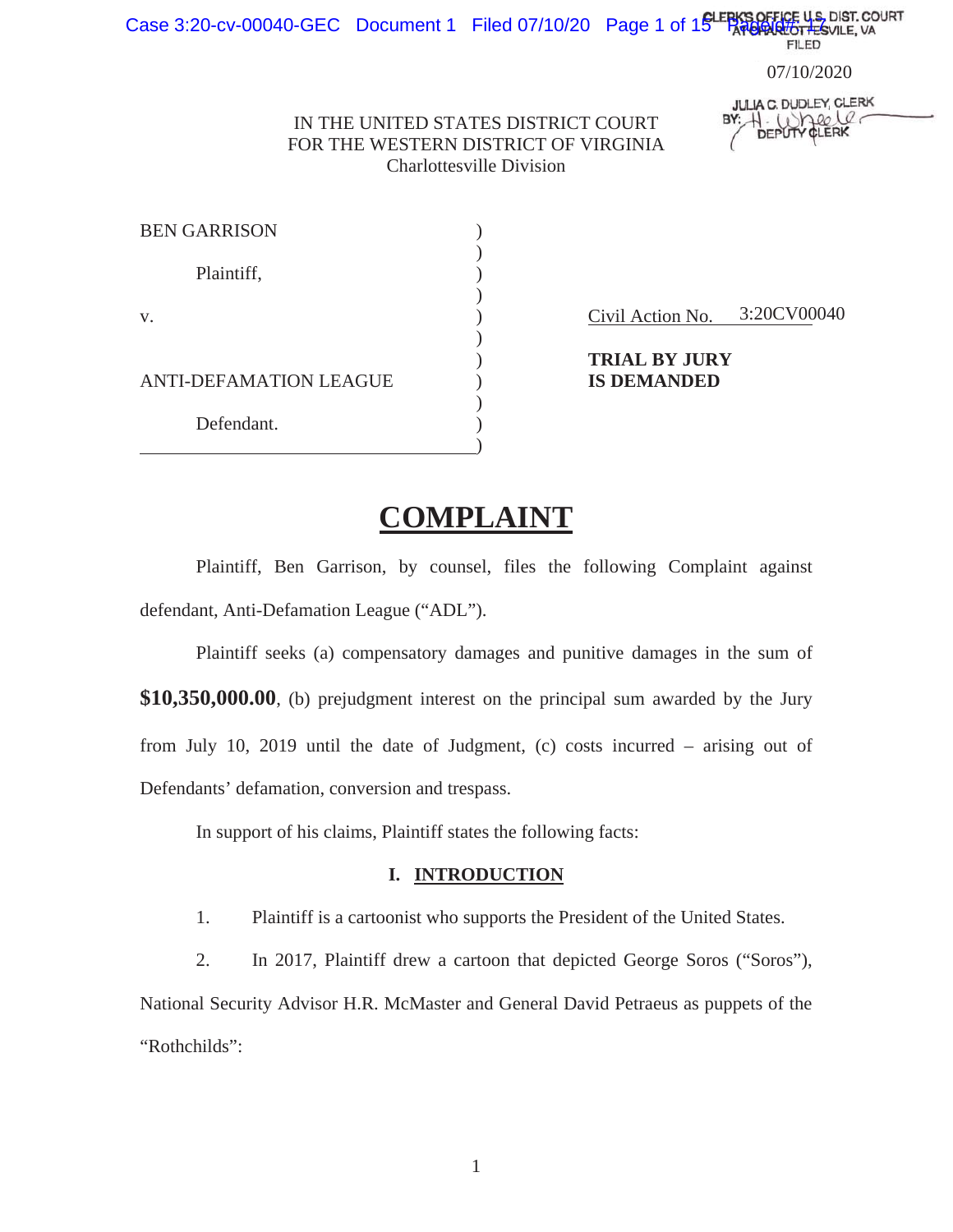

3. On August 3, 2017, the ADL published an article on its website, entitled

### "**Anti-Semitism Used in Attack Against National Security Adviser H. R. McMaster**".

[https://www.adl.org/blog/anti-semitism-used-in-attack-against-national-security-adviser-

h-r-mcmaster (the "ADL Article"). The ADL Article smeared Plaintiff. It contained

numerous intentionally false statements about Plaintiff, including:

- Ɣ "Prominent alt lite blogger and radio host Mike Cernovich … allegedly even commissioned a blatantly anti-Semitic cartoon to use as part of his campaign against McMaster";
- Ɣ "The thrust of the cartoon is clear: McMaster is merely a puppet of a Jewish conspiracy";
- Ɣ "Ironically, Garrison has frequently complained that some of his cartoons were being manipulated by others, with anti-Semitic themes added to them. In this instance, however, he displayed a clearly anti-Semitic cartoon on his own website";
- Ɣ "The anti-Semitic theme of the Garrison cartoon is impossible to miss".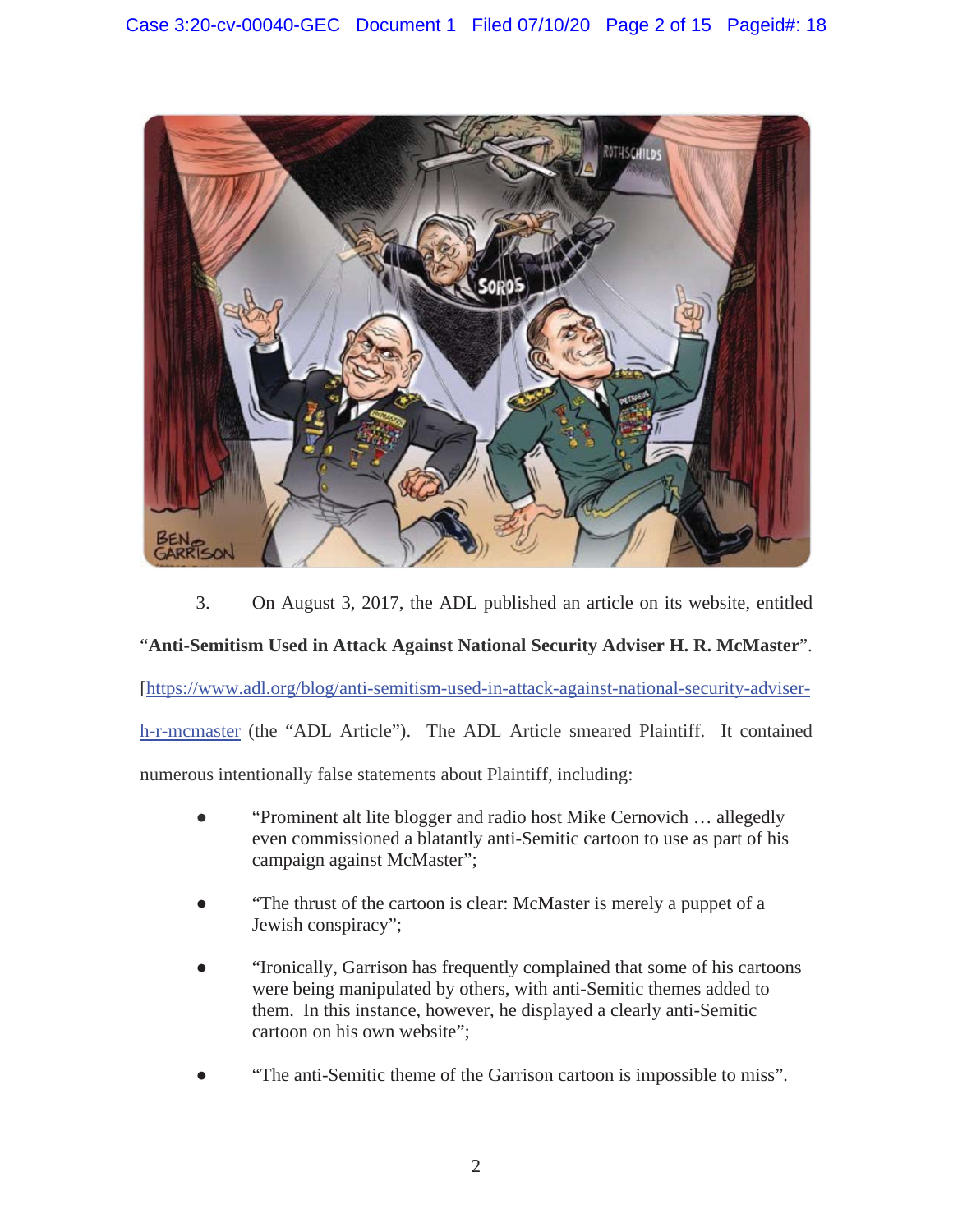ADL simultaneously tweeted the ADL Article to its 166,000 followers on Twitter. [https://twitter.com/ADL/status/893191101649215488].

 4. The ADL Article was relied upon by editors of "Wikipedia" to falsely state that Plaintiff "produced cartoons that showcase … anti-Semitic and racist content". [https://en.wikipedia.org/wiki/Ben\_Garrison]. The ulterior purpose of the ADL Article was to silence Plaintiff's free speech and his criticism of the Rothschilds and Soros.

 5. On July 5, 2019, Plaintiff proudly tweeted that he had been invited by President Trump to the White House ("WH") to attend The Social Media Summit:



GrrrGraphics Cartoons @GrrrGraphics

Honored to be invited to the White House! Thank You Mr. President! @realDonaldTrump #SocialMediaSummit

| The President                                   |
|-------------------------------------------------|
| requests the pleasure of your company           |
| for<br>The Social Media Summit<br>to be held at |
| The White House                                 |
| on Thursday, July 11, 2019                      |
| at three o'clock                                |
| East Room                                       |
|                                                 |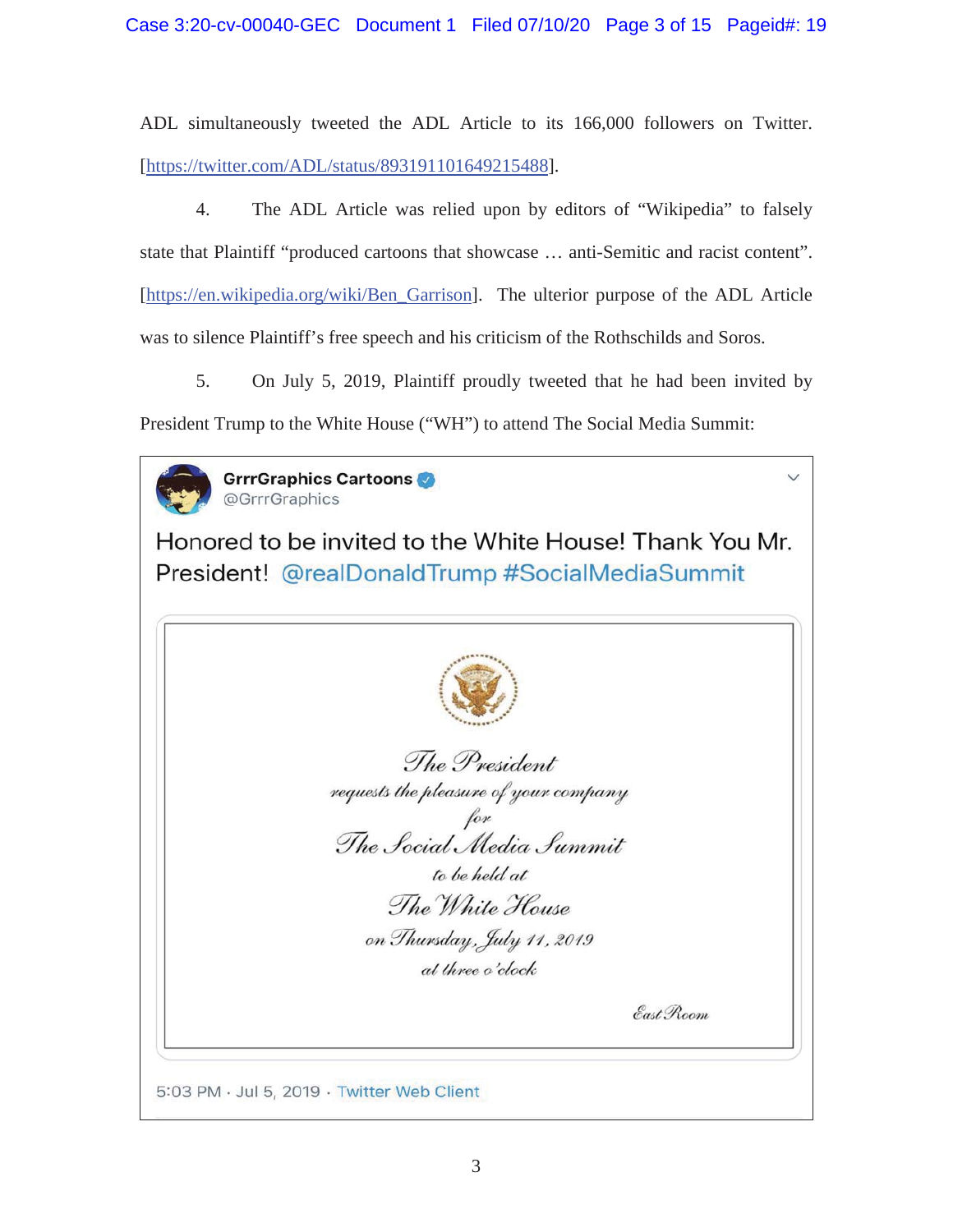6. On July 11, 2019, after the ADL complained to the White House that Plaintiff was "anti-Semitic", the White House rescinded the invitation.

 7. In this action, Plaintiff seeks money damages for the insult, embarrassment, humiliation, mental suffering, anguish, injury to his name and professional reputation, and loss of business caused by the ADL's defamation.

#### **II. PARTIES**

 8. Plaintiff, Ben Garrison ("Garrison"), is a private individual and citizen of Montana. He is an independent political cartoonist. His cartoons have been seen by millions of people around the world. Garrison is neither anti-Semitic nor racist. [https://www.grrrgraphics.com/about; https://www.breitbart.com/tech/2015/12/22/bengarrison-how-the-internet-made-a-fake-white-supremacist/].

 9. Defendant, ADL, is a non-profit corporation organized under the laws of the District of Columbia. Its principal place of business is New York. ADL holds itself out as an "anti-hate organization that seeks to stop the defamation of the Jewish people". In truth, ADL is a tool of the Democratic Party and private corporations, such as Google, to target supporters of President Donald Trump, members of the Republican Party, and conservatives generally.

#### **III. JURISDICTION AND VENUE**

 10. The United States District Court for the Western District of Virginia has subject matter jurisdiction over this action pursuant to 28 U.S.C. § 1332. The parties are citizens of different States, and the amount in controversy exceeds the sum or value of \$75,000, exclusive of interest and costs.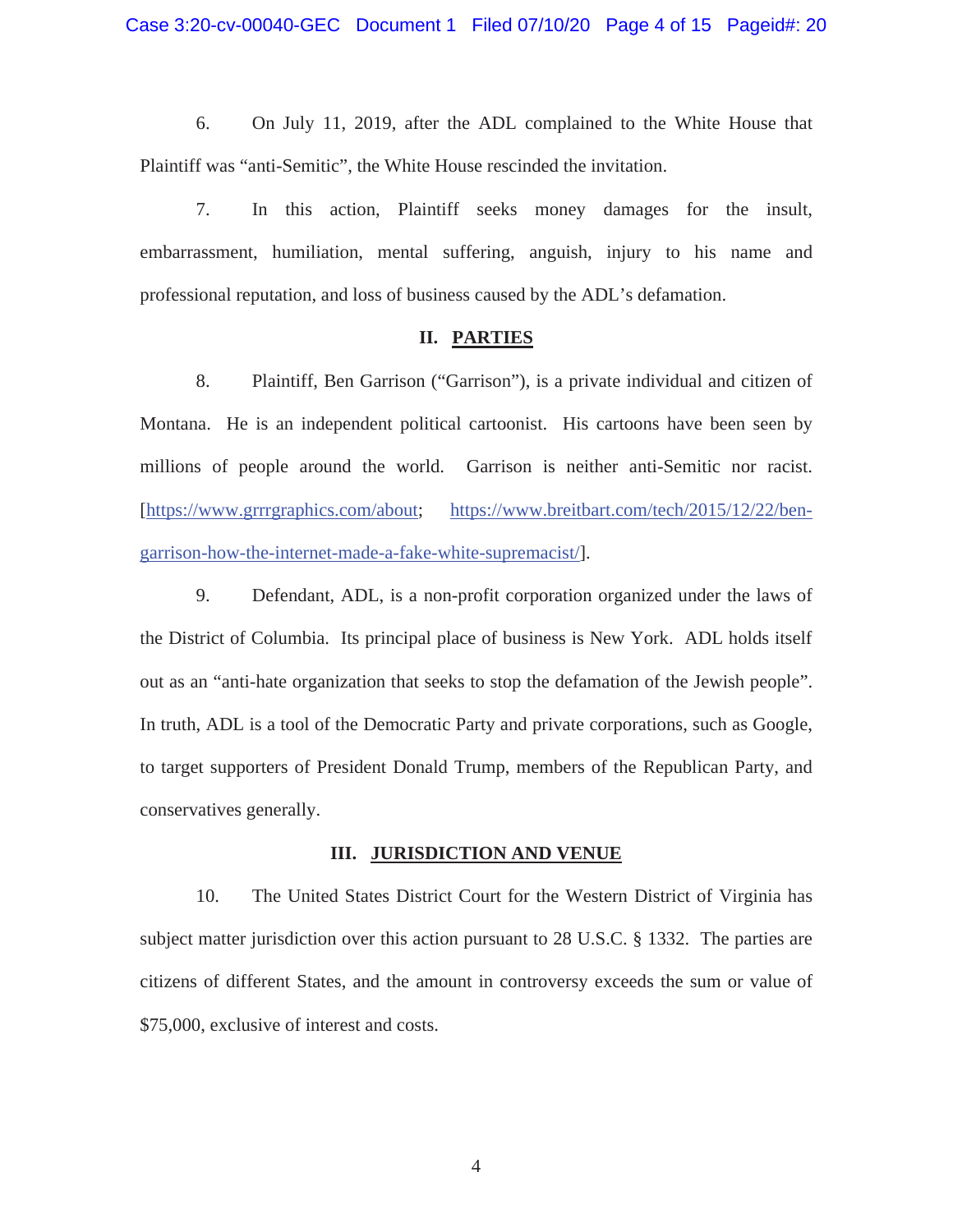11. ADL is subject to general jurisdiction and specific jurisdiction in Virginia. It transacts continuous and systematic business in Virginia and committed multiple acts of defamation in whole or part in Virginia. ADL has minimum contacts with Virginia such that the exercise of personal jurisdiction over it comports with traditional notions of fair play and substantial justice and is consistent with the Due Process clause of the United States Constitution. *Keeton v. Hustler Magazine, Inc.*, 465 U.S. 770 (1984).

12. Venue is proper in the Charlottesville Division of the United States District Court for the Western District of Virginia pursuant to Title 28 U.S.C. §  $1391(b)(1)$ .

#### **IV. STATEMENT OF THE FACTS**

 13. The ADL is engaged in a targeted campaign of defamation to destroy Garrison's reputation and livelihood. ADL operatives throughout the country have excessively published the false and defamatory statement that Garrison is anti-Semitic. *See, e.g.,* https://twitter.com/egavactip/status/893197548965507072 ("#AntiSemitic Ben Garrison cartoon of 'Rothschild' puppeteer used by Mike Cernovich to attack NSC chief HR McMaster"); https://twitter.com/orensegal/status/893247363590098944 ("Check out our analysis of who is behind the anti-Semitic image & campaign against General HR McMaster"); https://twitter.com/egavactip/status/906212115295428609 ("Actually [ThinkProgress], Ben Garrison \*has\* done an #antisemitic cartoon https://twitter.com/egavactip/status/948684431937691648 ("And though some of his cartoons have been altered by others, he's done at least one #antiSemitic cartoon himself")]. The defamation campaign continues to the present.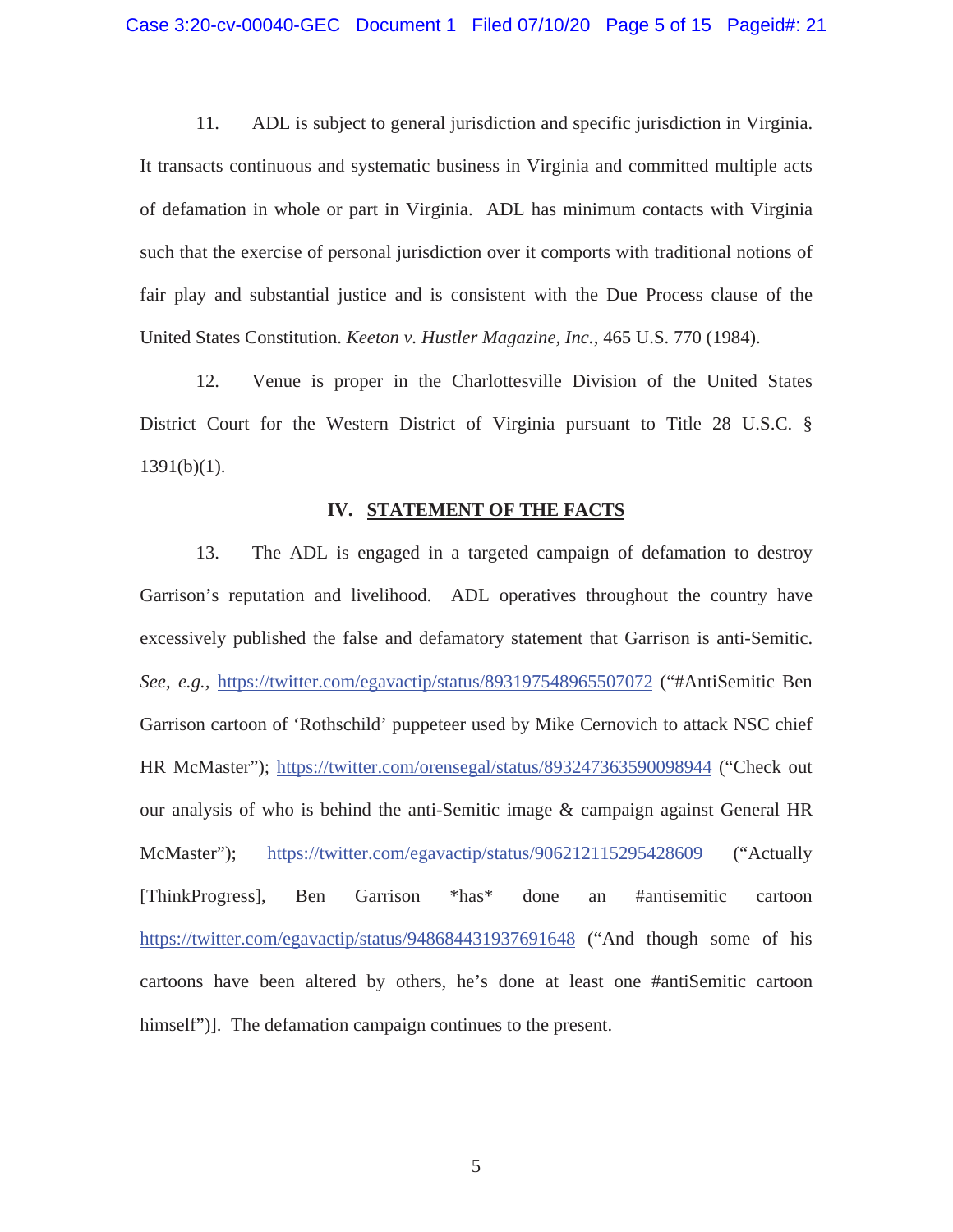14. Prior to publication of the ADL Article, ADL knew that the Rothschilds controlled Soros and that Soros controlled McMaster. ADL also knew that Garrison's cartoon was *not* anti-Semitic and knew that Garrison was not anti-Semitic. [*See* https://www.vice.com/en\_us/article/a39k7j/the-anonymous-leak-of-supposed-kkk-namesis-actually-kind-of-lame ("Garrison is not a KKK member, but a few years ago someone altered his drawing the 'March of Tyranny' to include an anti-Semitic drawing of a Jewish person, and the image — as well as other manipulations of his work — circled widely on the internet. (Update: Garrison's name has since been scrubbed from the list.) 'Here's Anonymous not doing their research and buying into it,' Pitcavage<sup>1</sup> said of the Garrison rumor, noting that the list included descriptions of the cartoonist that 'the people trying to frame him were circulating.'")].

 15. ADL's actual malice towards Garrison is further evidenced by the fact ADL trolled Garrison, doctored one of Garrison's cartoons and published it on ADL's website (without Garrison's permission) to make it appear to ADL's donors, members and the public that Garrison was, in fact, anti-Semitic and racist. A side-by-side comparison of Garrison's cartoon (on the left) with ADL's doctored cartoon (on the right) reveals the depth of ADL's actual malice and ill-will for Garrison:

<sup>&</sup>lt;sup>1</sup> Mark Pitcavage is a "senior research fellow, center on extremism" at the ADL.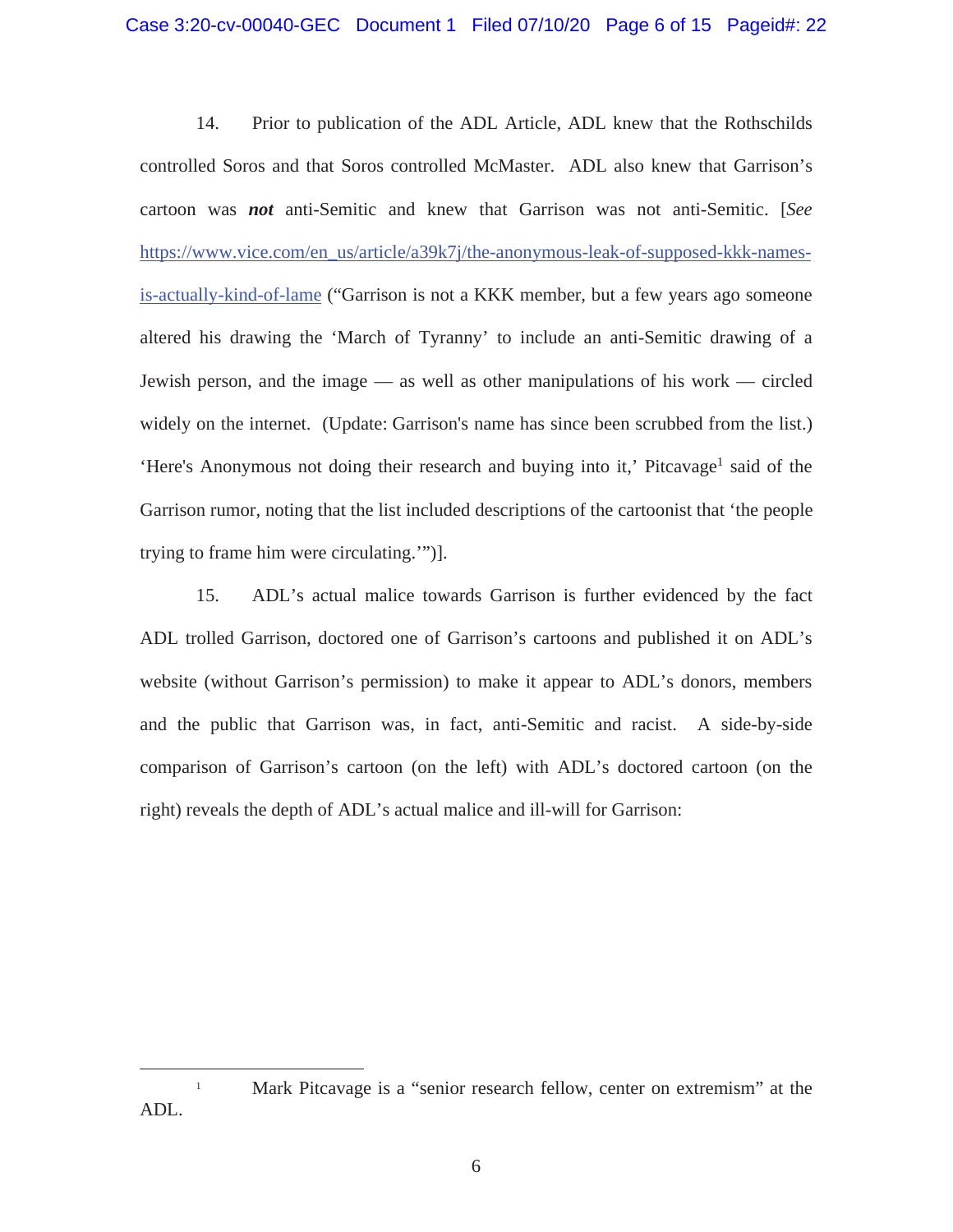

The doctored image remained prominently displayed on ADL's website for a long time. On July 11, 2019, after Garrison lost the opportunity to attend the Social Media Summit, ADL finally admitted that they had doctored the cartoon. The doctored cartoon, with its hateful content attributed to "Ben Garrison", remains on ADL's website however:

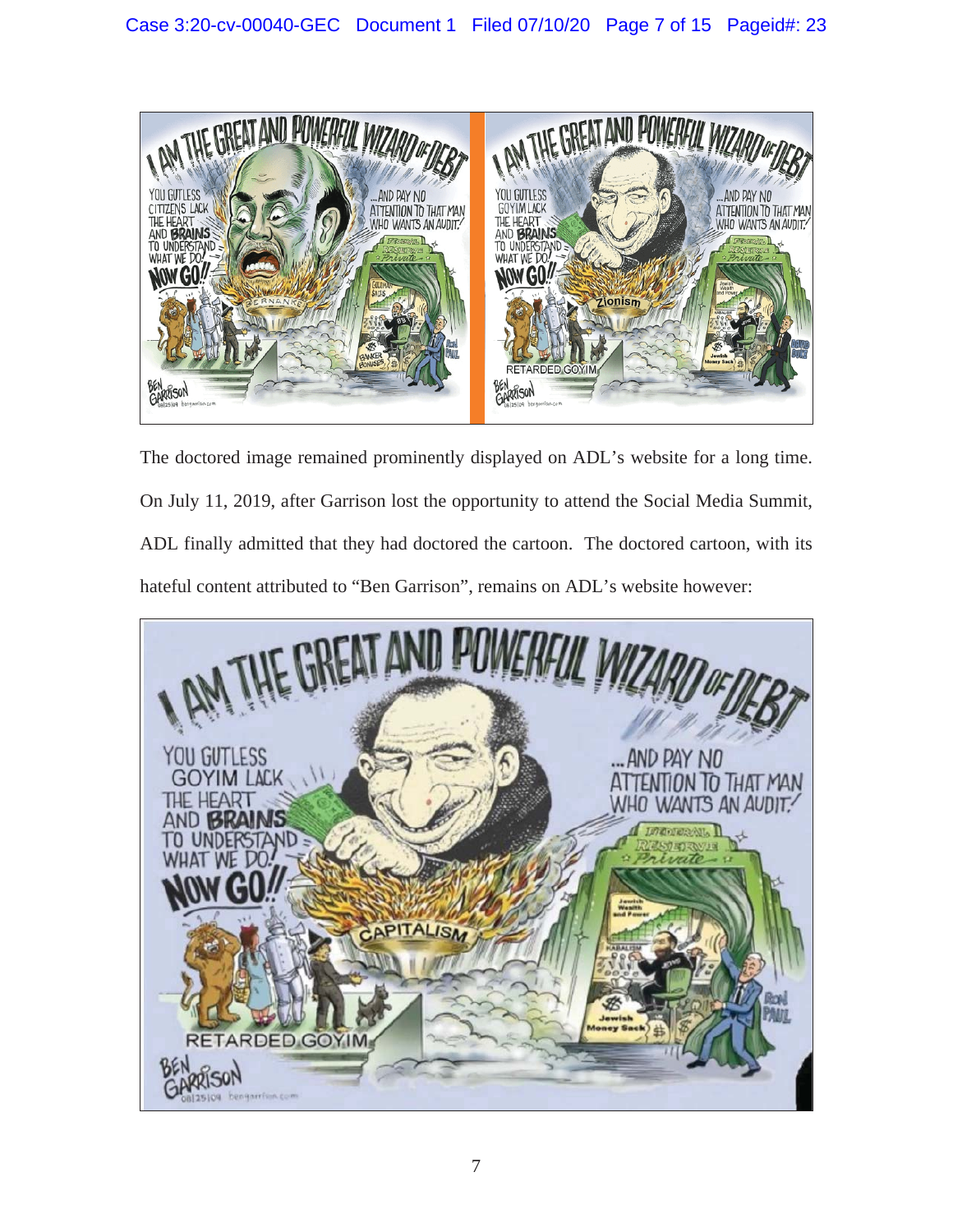[https://www.adl.org/resources/backgrounders/jewish-control-of-the-federal-reserve-a-

classic-anti-semitic-myth].

16. Within the past year, the ADL Article has been republished repeatedly and

excessively by the ADL and by third-parties, both on the Internet and via social media,

*see, e.g.*:

https://www.washingtonexaminer.com/news/artist-accused-of-blatant-antisemitism-disinvited-from-white-house (July 10, 2019);

https://twitter.com/samthielman/status/1148932096897011714 (July 10, 2019);

https://www.adl.org/blog/cartoonist-of-anti-semitic-image-disinvited-from-whitehouse-social-summit

 ("The White House invites, and then disinvites, an artist who drew a 'blatantly anti-Semitic' cartoon to its social media summit) (July 12, 2019);

https://twitter.com/ADL/status/1150466237782269954 (July 14, 2019);

https://twitter.com/egavactip/status/1203345635627417600 (That's a Ben Garrison cartoon. Here is some info about that cartoonist") (December 7, 2019);

https://twitter.com/MFilmest/status/1270763245767397377 (June 10, 2020);

https://twitter.com/KingSkyLord\_/status/1275561368977104898 (June 23, 2020).

The American Jewish Congress posted the following statement to its Facebook:

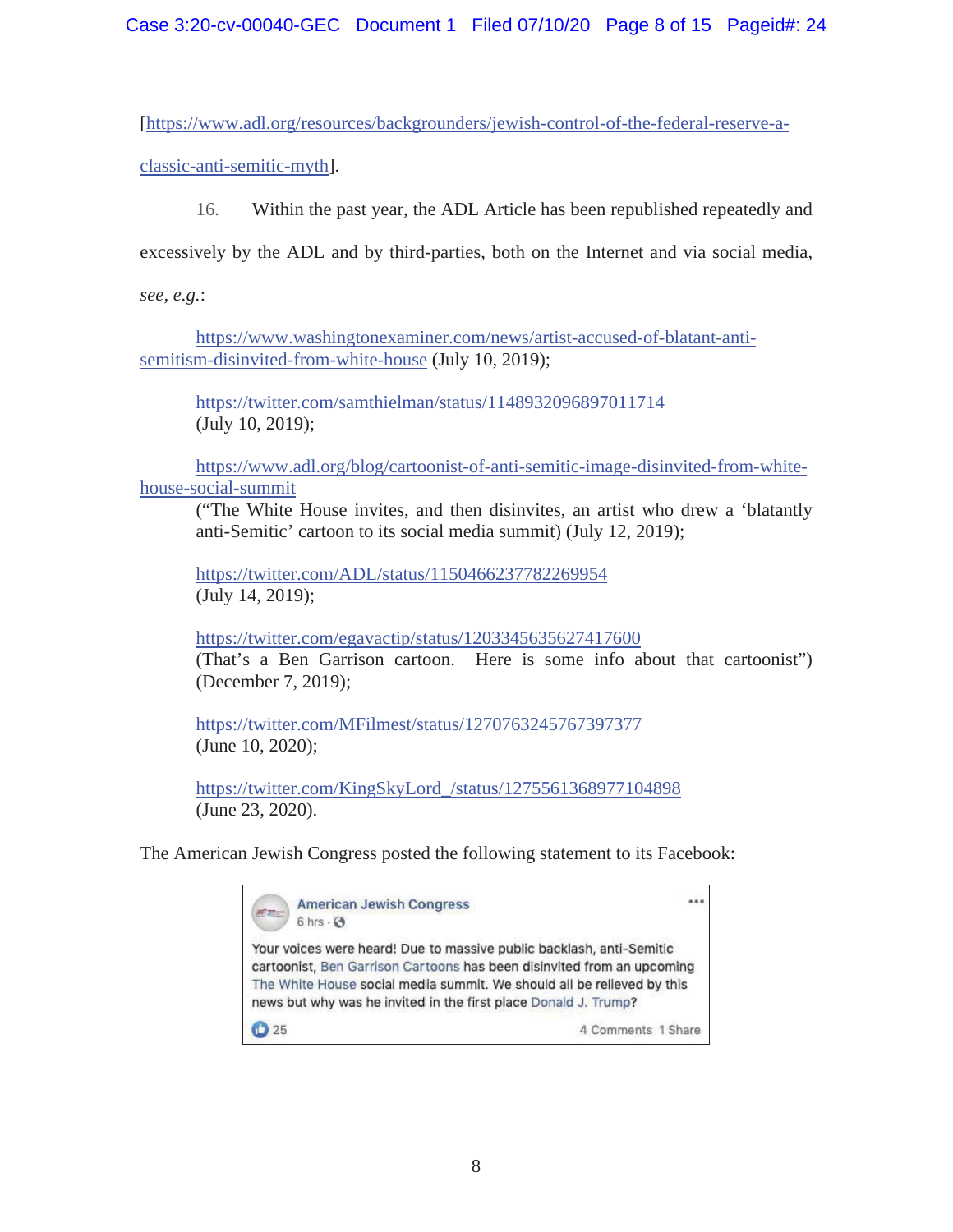17. In addition to the ADL Article, ADL has published on its website numerous other false and defamatory statements about Garrison, including the following:

• https://www.adl.org/resources/backgrounders/jewish-control-of-the-

federal-reserve-a-classic-anti-semitic-myth ("White supremacists and other extremists frequently spread anti-Semitic memes, such as the image above");

• https://www.adl.org/blog/cartoonist-of-anti-semitic-image-disinvited-

from-white-house-social-summit ("The White House invites, and then disinvites, an artist who drew a "blatantly anti-Semitic" cartoon to its social media summit");

Ɣ https://www.adl.org/blog/far-right-trolls-recast-no-means-no-and-my-

body-my-choice-as-anti-immigrant-memes ("At a time when women have become increasingly vocal in addressing critical issues like sexual harassment and sexual violence, reproductive rights, workplace opportunity and equal pay, a group of far right trolls have deliberately appropriated slogans from the women's movement in service of their own xenophobic cause. The far right campaign appropriates "No Means No" and recasts "My Body My Choice" as "My Borders My Choice." Both are used in social media and fliering campaigns aimed at immigrants … Prominent far right figures, including Jack Posobiec, Ben Garrison and Peter Sweden, promoted the campaign").

#### **COUNT I – DEFAMATION**

 18. Plaintiff restates paragraphs 1 through 17 of this Complaint, and incorporates them herein by reference.

 19. ADL and its agents made and published to third-parties, including, but not limited to, advertisers, subscribers, readers, viewers and followers of ADL, and to print media, mainstream media and social media, numerous false factual statements of and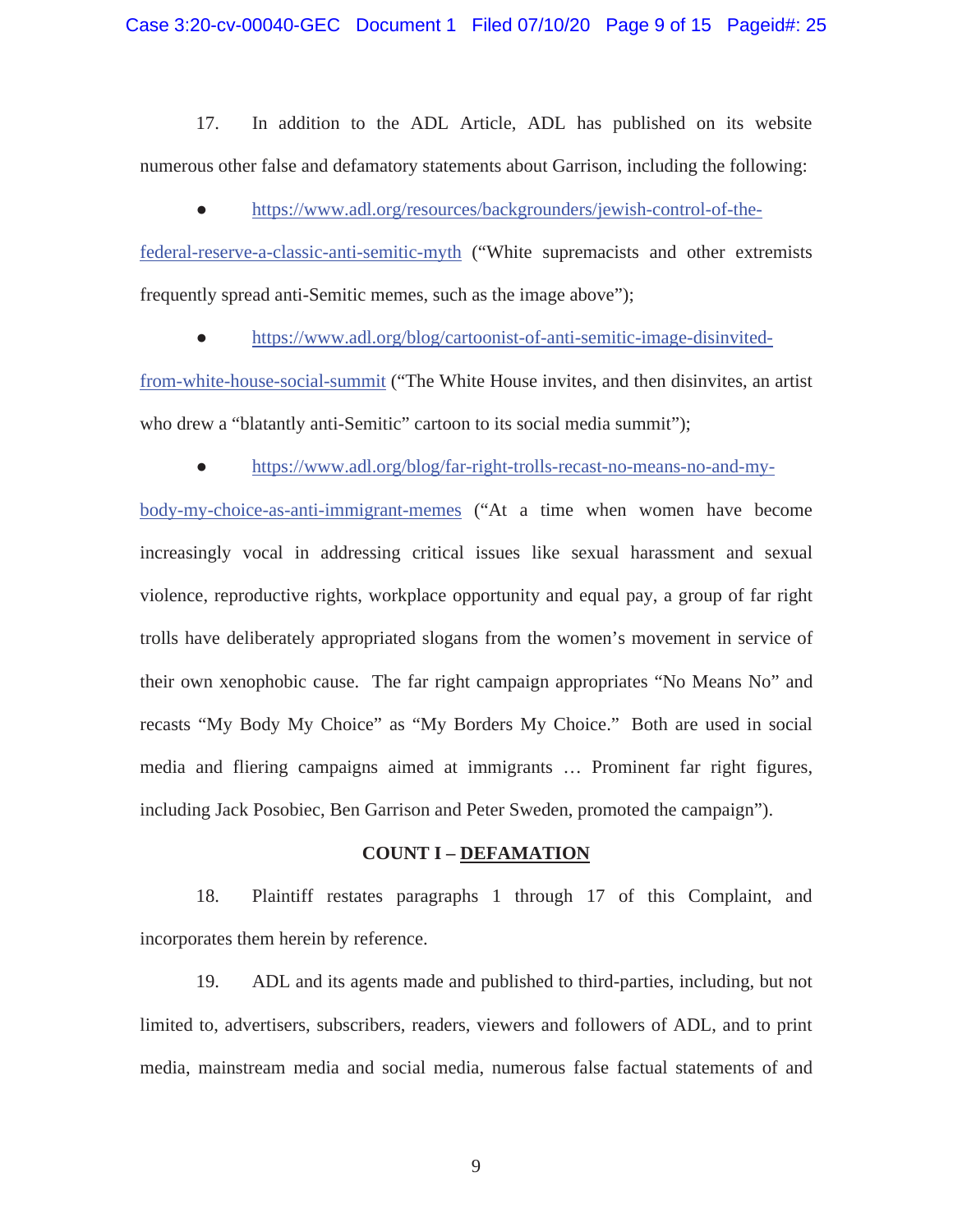concerning Garrison. These statements are detailed verbatim above. ADL's false and defamatory statements were published and republished within the past year without privilege, justification or legal excuse of any kind. The false and defamatory statements were not published in good faith or through misinformation or mistake. ADL published the words intentionally to harm Garrison's business and reputation.

 20. By publishing the ADL Article and other statements on the Internet and via social media, such as Twitter, ADL knew or should have known that its false and defamatory statements about Garrison would be republished over and over and over by third-parties millions of times to Garrison's detriment and injury. By tweeting the ADL Article and by encouraging others to retweet and post the ADL Article to Twitter, ADL created an unreasonable risk that the defamatory matter in the ADL Article would be communicated by third-parties. Republication in 2019 and 2020 was the natural, foreseeable, reasonably expected and probable consequence of ADL's actions and was actually and/or presumptively authorized by ADL. ADL is liable for the republications of the false and defamatory statements by third-parties.

 21. ADL's false statements constitute defamation *per se* or defamation *per quod*. The statements impute to Garrison an unfitness to perform the duties of an office or employment for profit, or the want of integrity in the discharge of the duties of such office or employment. ADL's statements also prejudice Garrison in his profession as a cartoonist.

 22. ADL's false statements caused Garrison to suffer and incur both presumed and actual damages, including insult, pain, embarrassment, humiliation, and mental suffering, harm to name and reputation, injury to reputation, loss of business and income,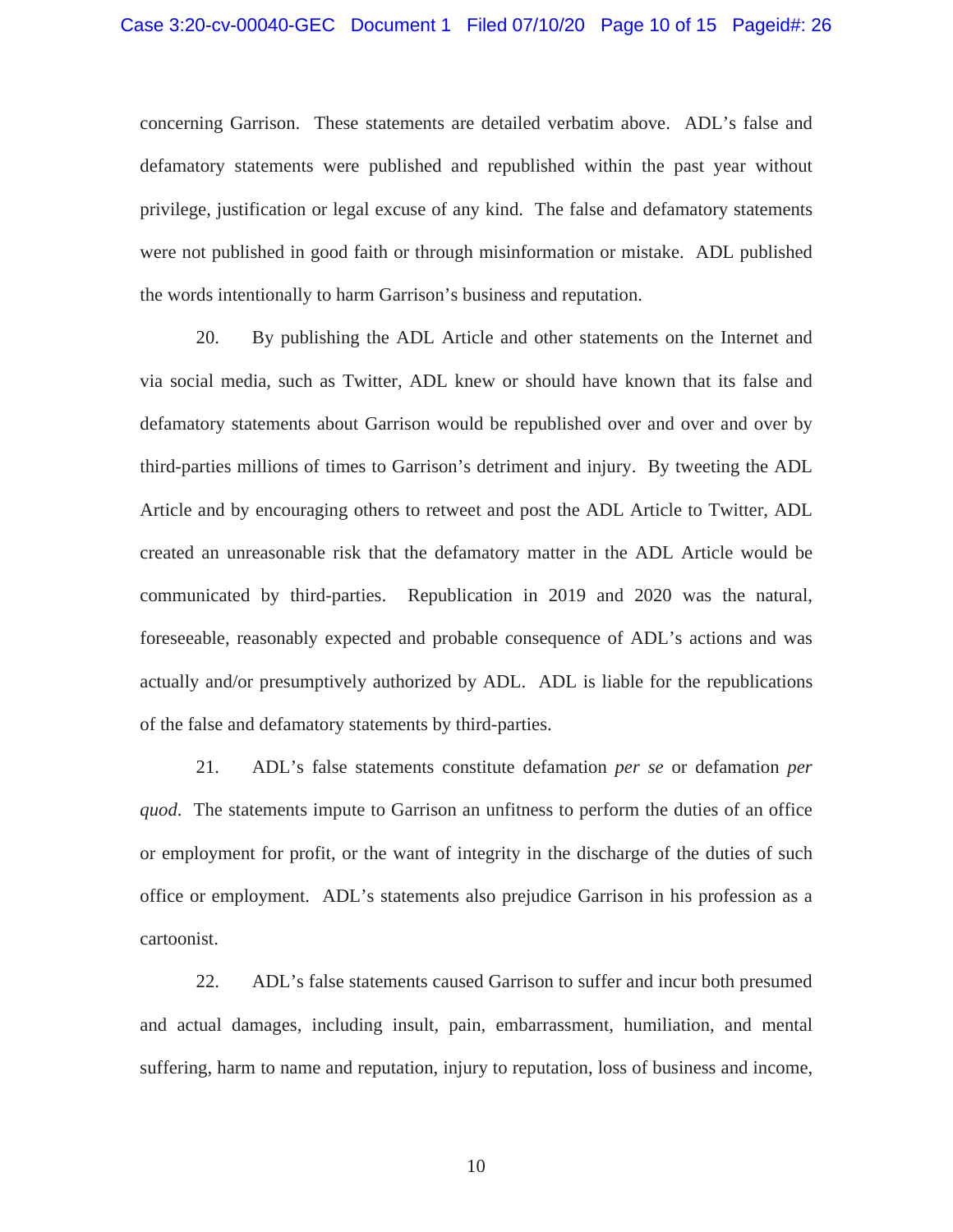out-of-pocket loss and other actual damages. Garrison was held up to world condemnation, scorn and public humiliation leading up to the Social Media Summit at the White House, and thereafter. He has been forced to endure vicious attacks by Internet trolls as a result of the ADL's publications. Garrison is also a fine artist. He had to leave the first gallery he was in because anonymous Internet trolls began harassing the owner. Echoing ADL, the trolls told her Garrison was a "white supremacist—a "Nazi". Garrison's commercial art business has declined. Few corporate offices will consider hiring him because he is seen as a figure of controversy and reputational risk. Garrison was recently rejected at creators.com syndicate because of the defamation by ADL and republished by CNN. Garrison constantly has to explain that he is not anti-Semitic or a racist. He is treated like damaged goods as a result of ADL's libel. The ADL's attack on his character deeply injured Garrison.

 23. ADL directed false and defamatory statements at Garrison as a private individual with the specific intent to harm Garrison's reputation. ADL acted negligently. It lacked reasonable grounds for any belief in the truth of its statements.

 24. ADL made the false statements with actual or constructive knowledge that they were false or with reckless disregard for whether they were false. ADL acted with actual malice and reckless disregard for the truth for the following reasons:

 a. ADL knew that its statements were false, and pursued a preconceived story line without undertaking any investigation. In 2015, Garrison published his first book, "*Rogue Cartoonist*", in which Garrison clearly explained the fact that he was neither racist nor anti-Semitic. ADL knew from its review of Garrison's book that its statements were false.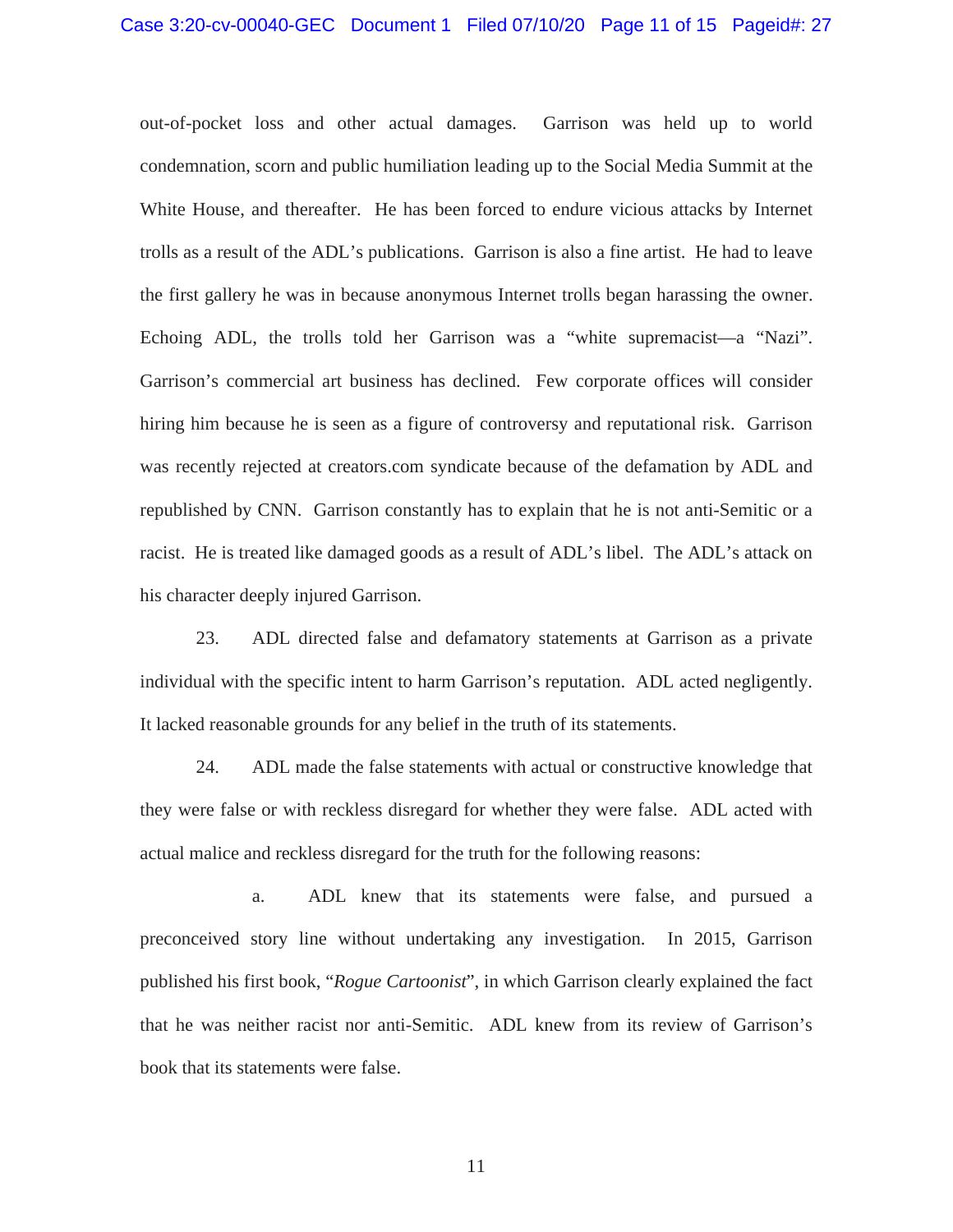b. ADL published the preconceived narrative out of a desire to hurt Garrison and undermine the President.

 c. ADL knowingly presented un-truths and sensational statements in an effort to scare and profit from fear and xenophobia. In Garrison's case, ADL is manufacturing out of whole cloth.

 d. ADL exhibited extreme bias, ill-will and a desire to hurt Garrison because of Garrison's support for President Trump. ADL chose to manufacture and publish false statements about Garrison and to use unnecessarily strong and violent language, disproportionate to the occasion. ADL did not act in good faith because, in the total absence of evidence, it could not have had an honest belief in the truth of its statements about Garrison.

 e. ADL doctored at least one of Garrison's cartoons to further its false and malicious narrative that Garrison is anti-Semitic and racist. In spite of Garrison's demand to take down and retract the doctored cartoon, ADL persists with the defamation.

 f. ADL and its agents repeated, reiterated and excessively republished the ADL Article after its original publication out of a desire to injure Garrison and to spread the poison in the pool.

 25. As a direct result of ADL's defamation, Garrison suffered presumed damages and actual damages, including, but not limited to, insult, pain and suffering, emotional distress and trauma, anguish, stress and anxiety, public ridicule, humiliation, embarrassment, indignity, damage and injury to personal and professional reputations, loss of enjoyment of life, loss of business and income, diminished future earning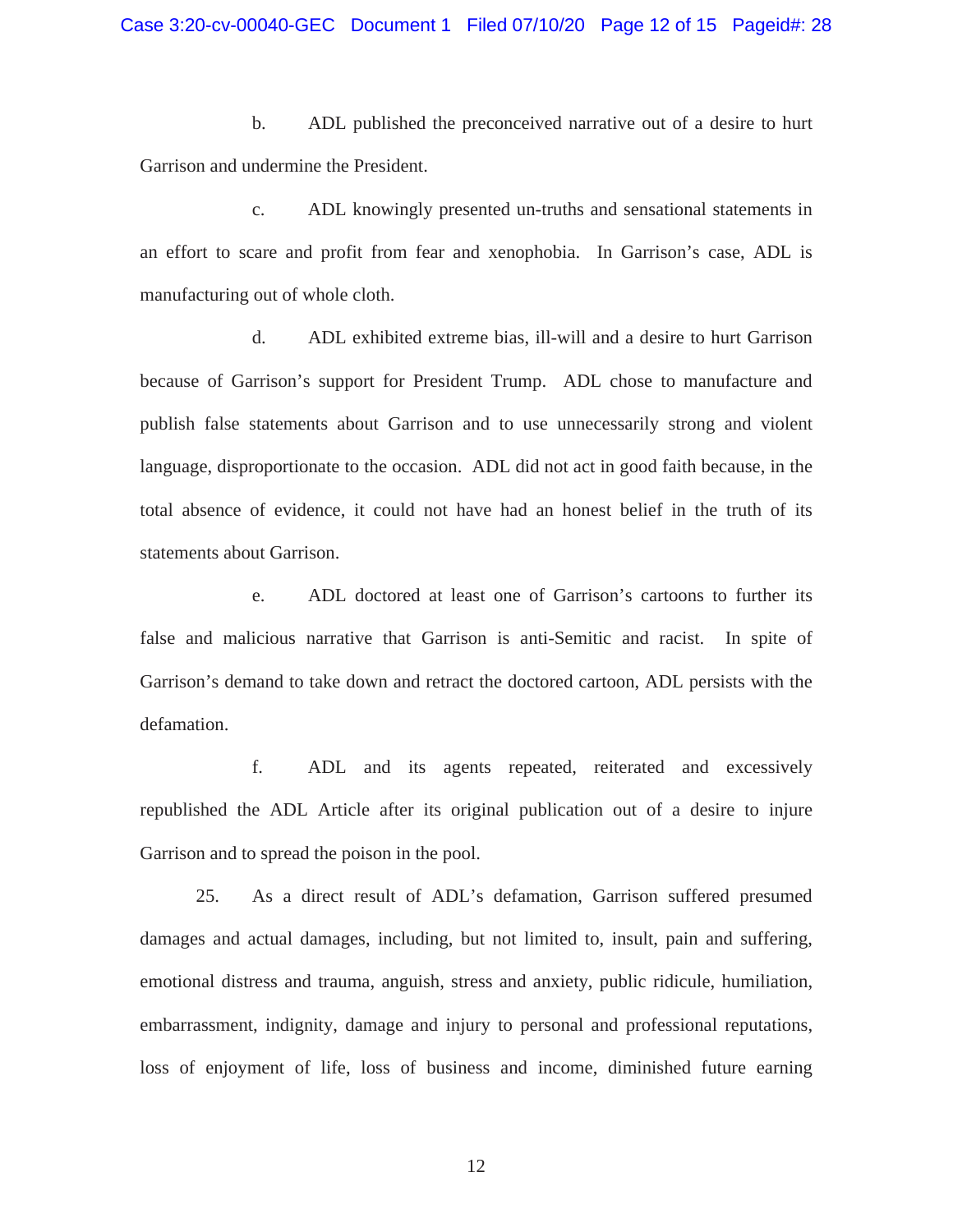Case 3:20-cv-00040-GEC Document 1 Filed 07/10/20 Page 13 of 15 Pageid#: 29

capacity, out-of-pocket expenses and costs, in the sum of \$10,000,000.00 or such greater amount as is determined by the Jury.

#### **COUNT II – CONVERSION**

 26. Plaintiff restates paragraphs 1 through 25 of this Complaint, and incorporates them herein by reference.

 27. ADL used Garrison's cartoon's and wrongfully exercised and assumed authority over them without Garrison's consent. ADL wrongfully exerted dominion over Garrison's personal property in denial of, or inconsistent with, Garrison's rights and interests.

28. ADL's actions constitute conversion.

 29. ADL's acted with spite, ill-will and malice towards Garrison in misappropriating Garrison's property. ADL knowingly and willfully converted Garrison's property, and acted under circumstances amounting to a willful and wanton disregard of Garrison's rights and interests.

 30. As a direct result of ADL's conversion, Garrison suffered damage and incurred loss, including, but not limited to, loss of business and income, impairment to the condition, quality and or value of Garrison's cartoons, attorney's fees, court costs, and other out-of-pocket expenses and damages in the sum of \$10,000,000.00 or such greater amount as is determined by the Jury.

#### **COUNT III – TRESPASS TO CHATTELS**

 31. Plaintiff restates paragraphs 1 through 30 of this Complaint, and incorporates them herein by reference.

32. Garrison has and holds a property interest in his cartoons.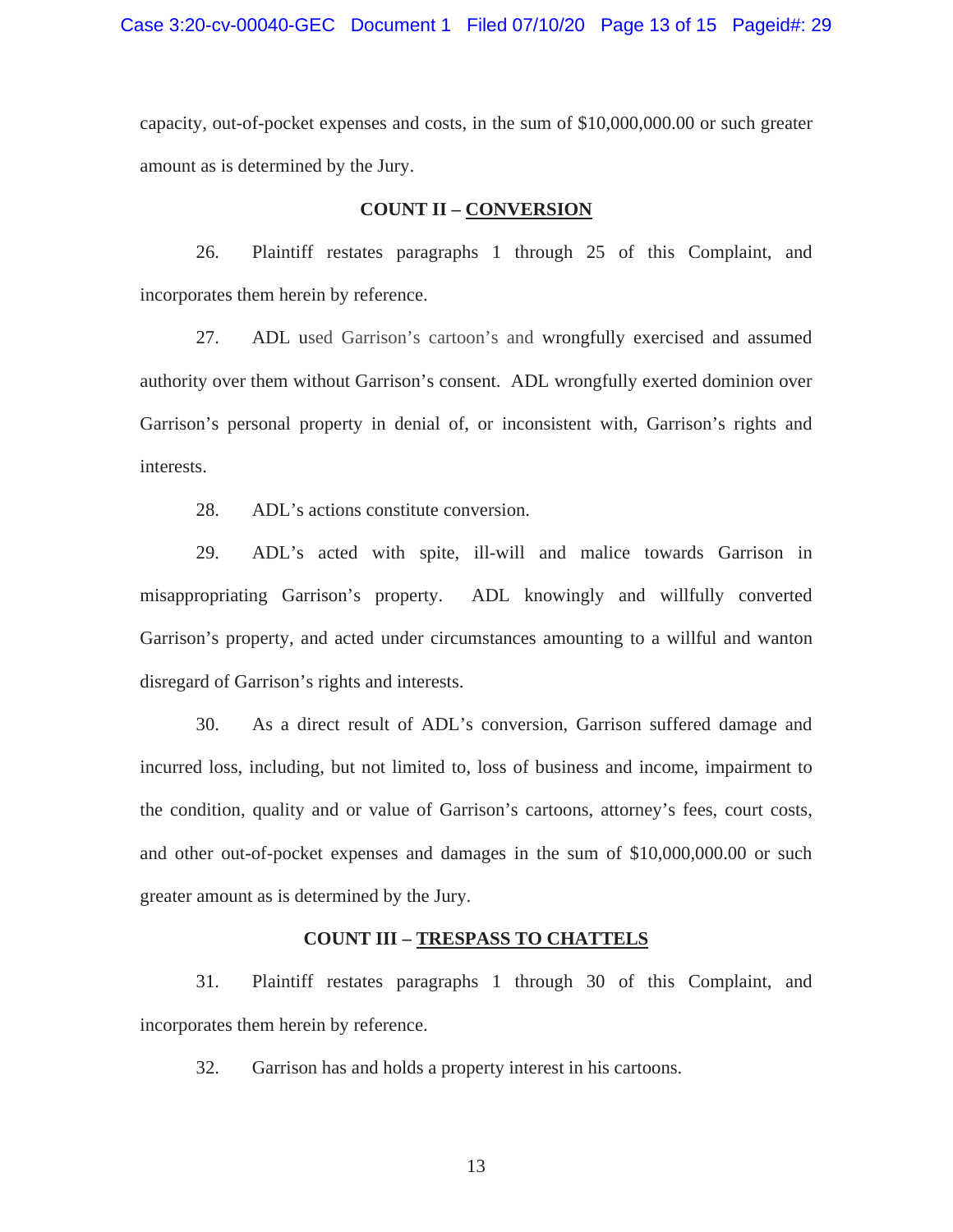33. ADL unlawfully used Garrison's property without legal right, authorization or consent, and profited from such unlawful use.

34. ADL's acts constitute willful acts of trespass.

 35. As a direct result of ADL's trespass, Garrison suffered damage and incurred loss, including, but not limited to, loss of business and income, impairment to the condition, quality and or value of Garrison's cartoons, attorney's fees, court costs, and other out-of-pocket expenses and damages in the sum of \$10,000,000.00 or such greater amount as is determined by the Jury.

#### **COUNT IV – PERMANENT INJUNCTION**

 36. Plaintiff restates paragraphs 1 through 35 of this Complaint, and incorporates them herein by reference.

 37. In spite of Garrison's demand, ADL continues to unlawfully use Garrison's name and cartoons in its trade or business, including to defame Garrison.

 38. Garrison requests the Court to permanently enjoin and order ADL to cease and desist from any further use of Garrison's name and property. Garrison further requests that ADL be enjoined to deactivate the hyperlinks to the ADL Article and to the other defamatory statements published on ADL's website and to delete the corresponding tweets.

 39. Without Court intervention and an injunction, Garrison will suffer actual and irreparable injury to his property interests.

 40. There is a substantial likelihood that Garrison will succeed on the merits of his claims, as ADL has no right to use Garrison's name or his cartoons. Garrison does not have an adequate remedy at law.